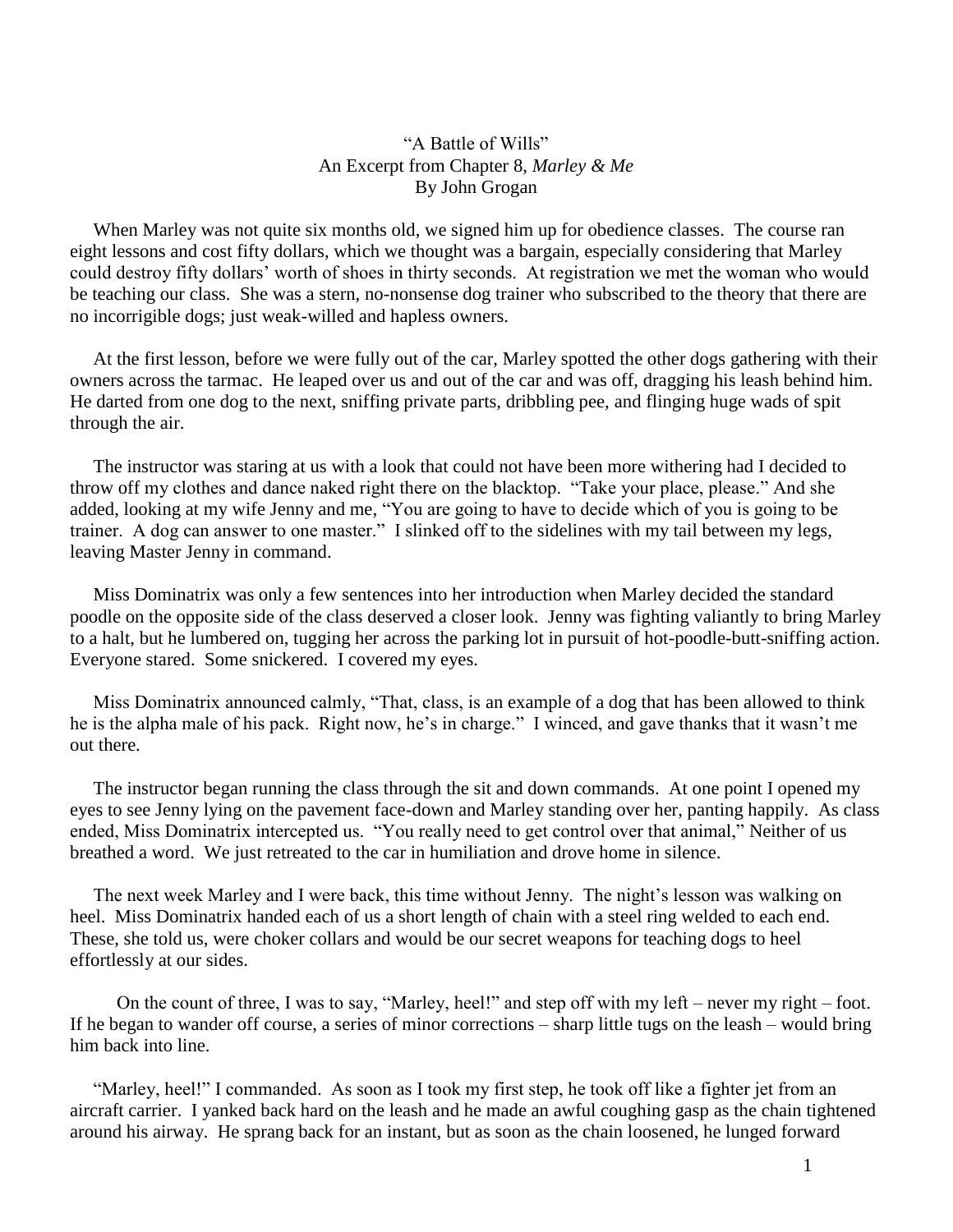again, I yanked back again and he gasped once more. We continued like this the entire length of the parking lot. He was coughing and panting; I was grunting and sweating.

"Rein that dog in!" Miss Dominatrix yelled.

"For God's sake, Marley," I whispered, "Our family pride is on the line."

 "Here," she said impatiently, "Let me show you." I handed the leash to her. With a smart yank of the lead, Miss Dominatrix set off with him. But almost instantly he barreled ahead as if he were pulling the lead sled in the Iditarod. It looked like he was going to pull her arm out of its socket. I should have been embarrassed, but I felt an odd sort of satisfaction that often comes with vindication. My classmates snickered, and I beamed with perverse pride. *See, my dog is awful for everyone, and not just me!* I had to admit the scene was pretty hilarious. The two of them, having reached the end of the parking lot, turned and came lurching back toward us in fits and starts, Marley, frothing at the mouth, clearly enjoying this excellent new tug-of-war game his teacher had called on him to demonstrate.

 When he caught sight of me, he hit the gas with a near-supernatural burst of adrenaline, forcing Miss Dominatrix to break into a sprint to keep from being pulled off her feet. Marley didn't stop until he slammed into me with his usual *joie de vivre.*

When the lesson was over, she asked if I could stay after for a minute. She turned to me and, in a newly conciliatory voice, said, "I think your dog is still a little young for structured obedience training."

 "He's a handful, isn't he?" I said, feeling a new camaraderie with her now that we'd shared the same humiliating experience.

"He's simply not ready for this," she said. "He has some growing up to do."

It was beginning to dawn on me what she was getting at. "Are you trying to tell me  $-\mathbf{``}$ 

"He's a distraction to the other dogs."

"—that you're –"

"He's just too excitable."

"—kicking us out of class?"

"You can always bring him back in another six or eight months."

"So you're kicking us out?"

"I'll happily give you a full refund."

"You're kicking us out."

"Yes," she finally said. "I'm kicking you out."